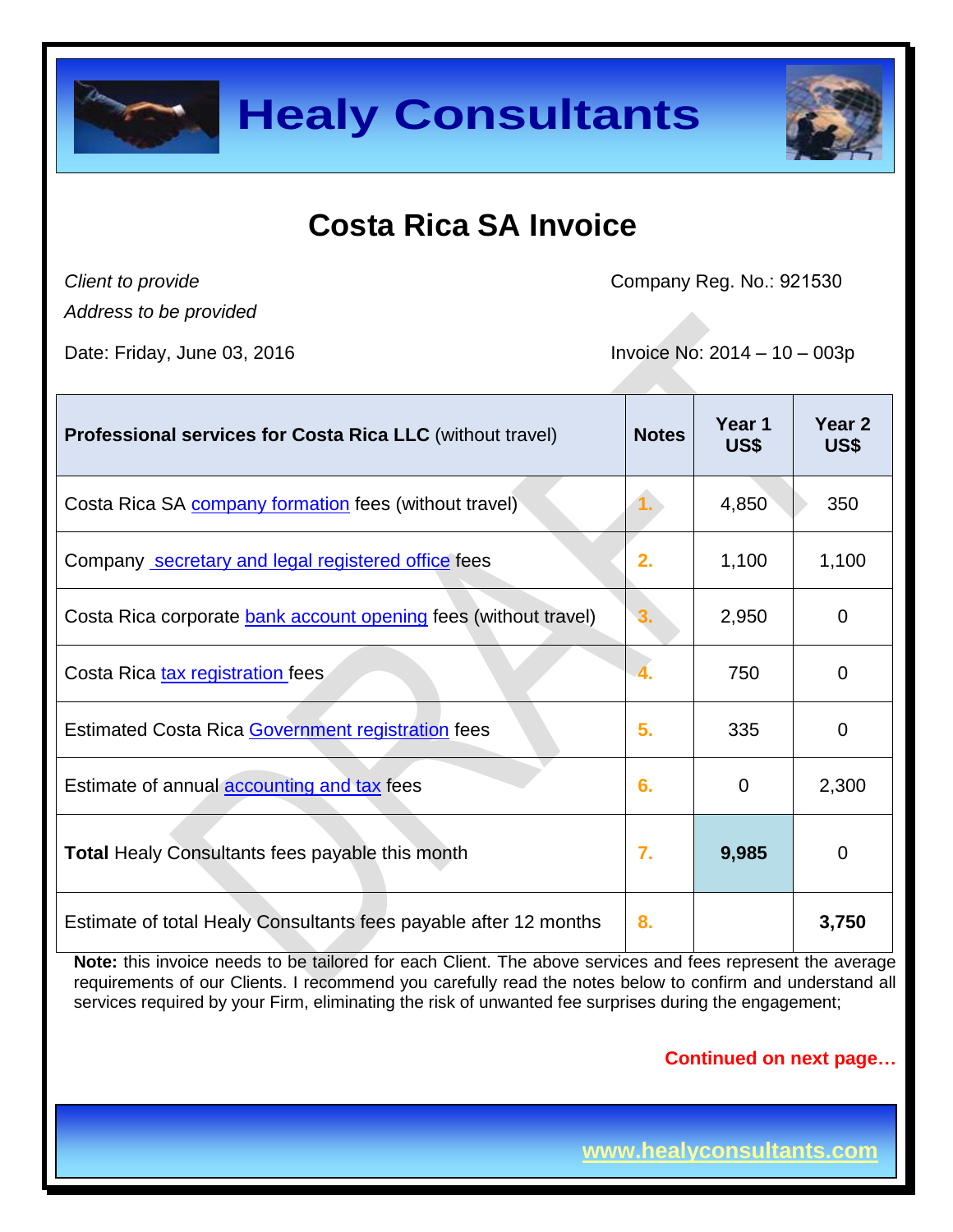

### **Costa Rica SA Invoice**

#### *Notes to invoice above*

**1.** Healy Consultants' fees to efficiently and effectively complete Costa Rica company registration within [four weeks](http://www.healyconsultants.com/costa-rica-company-registration/fees-timelines/#timelines) by **i)** choosing the optimum regulatory license for our Client's business activities **ii)** reserving a company name with the [Mercentile Registrar](http://www.crearempresa.go.cr/) **iii)** settling our accountant and lawyer fees and **iv)** preparing a high quality company incorporation application for the [National Registry;](http://www.registronacional.go.cr/)

All [engagement fees](http://www.healyconsultants.com/company-registration-fees/) are agreed and paid up front and match with the fees published on our country web pages. Consequently, there are no hidden fees, surprises or ambushes throughout the engagement. All engagement deadlines are agreed up front in the form of a [a detailed project plan,](http://www.healyconsultants.com/index-important-links/example-project-plan/) mapping out deliverables by week throughout the engagement term.



Every week during the engagement, Healy Consultants will email our Client a [detailed status](http://www.healyconsultants.com/index-important-links/weekly-engagement-status-email/)  [update.](http://www.healyconsultants.com/index-important-links/weekly-engagement-status-email/) Our Client is immediately informed of engagement problems together with solutions. Your dedicated engagement manager is reachable by phone, Skype, live chat and email and will communicate in your preferred language;

**2.** In accordance with Costa Rican Commercial Code, each Costa Rica SA company must appoint a company secretary, who may be a natural person or a body corporate, but the company secretary must be resident in Costa Rica. Healy Consultants will act as your Costa Rica Company Secretary, for which our annual responsibilities include **i)** preparation and filing of the annual return; **ii)** securely maintaining company records; **iii)** liaising with the Costa Rica Government on behalf of our Client; **iv)** legal filing of changes of company structure; and **v)** reminding our Client of statutory deadlines;

In accordance with Costa Rica Companies law, an SA shall as from the date of its incorporation have a legal registered office in Costa Rica, to which all official government communications and notices may be addressed. To comply with this statutory requirement, Healy Consultants' Costa Rica office will be the registered office address for your company. Thereafter, this address will be used to receive government correspondence including **i)** the annual tax return, **ii)** notice of the annual return; and **iii)** notice of government audits. Most of our Clients wish to place Healy Consultants' office address on invoices, contracts, websites and business cards;

**Continued on next page…**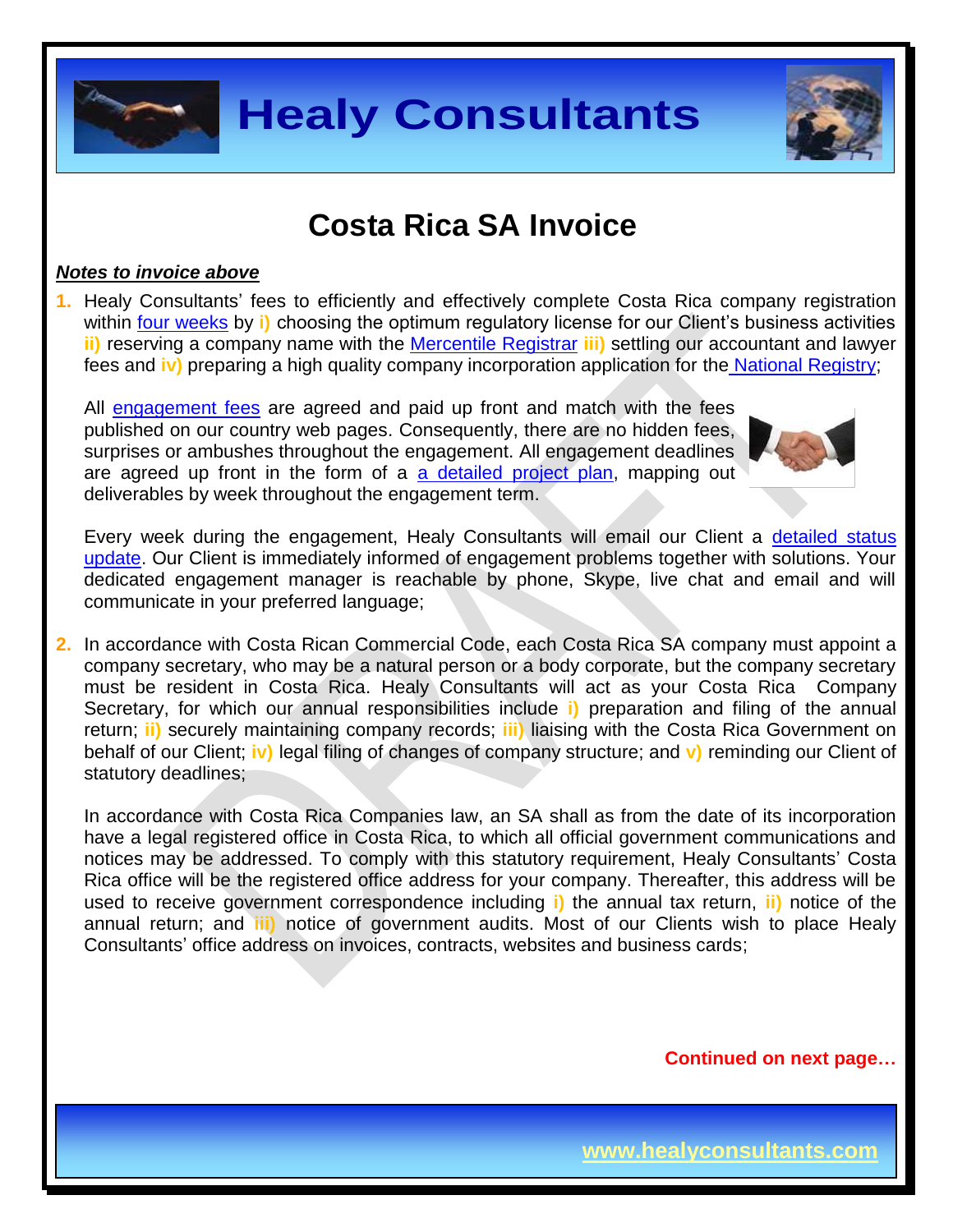



### **Costa Rica SA Invoice**

**3.** Healy Consultants will be pleased to open a Costa Rica corporate bank account without travel. It is a time consuming task, Healy Consultants will shelter our Client from the administrative challenges. As you can appreciate, it is a difficult task to obtain bank account approval through a newly formed company, when shareholders and directors and bank signatories reside overseas. Healy Consultants will prepare a business plan for the bank to optimize the probability of corporate bank account approval. Depending on our Client business and nationality, there is a 20% probability the banks will request a bank signatory to travel for a one hour bank interview. Healy Consultants will try its best to negotiate with the bank for a travel exemption. If our Client must travel to Costa Rica for corporate bank account opening, Healy Consultants will refund our Client US\$950;







If our Client is not comfortable with only a Costa Rica corporate bank account, Healy Consultants will be pleased to open [an international corporate bank account](http://www.healyconsultants.com/international-banking/) (click link) outside of Costa Rica. Examples include New York, Germany, Liechtenstein, Austria, Bulgaria, South Africa, Australia, London, South America or Dubai. All banks will be top tier banks in these countries with excellent internet banking services. Example of our global banking partners include HSBC , Standard Chartered Bank, Citibank, Barclays, Standard bank, ANZ bank, VTB bank, UBS, Credit Suisse;

The bank enjoys ultimate power of approval of corporate bank account applications. Consequently, guaranteed success is outside of Healy Consultants' control. What is inside our control is the preparation and submission of a high quality bank application that maximizes the likelihood of approval. To date, we enjoy a 100% approval record because of [our global banking relationships](http://www.healyconsultants.com/international-banking/corporate-accounts/) and determination.

Global banks continue to tighten corporate bank account opening procedures, their internal compliance departments completing more thorough due diligence of Clients. Consequently, our Clients should expect the bank account approval period to take up to 4 weeks. Furthermore, global banks now require evidence of proof of business in the country where the corporate bank account will be, including sales contracts or lease agreement;

**4.** In accordance with Costa Rica Tax Laws, each entity must register for corporate tax at the [Sistema de Identificacion de Contribuyentes;](http://dgt.hacienda.go.cr/oficina/herramientas/Paginas/SistemadeIdentificaciondeContribuyentes(SIC).aspx)

**Continued on next page…**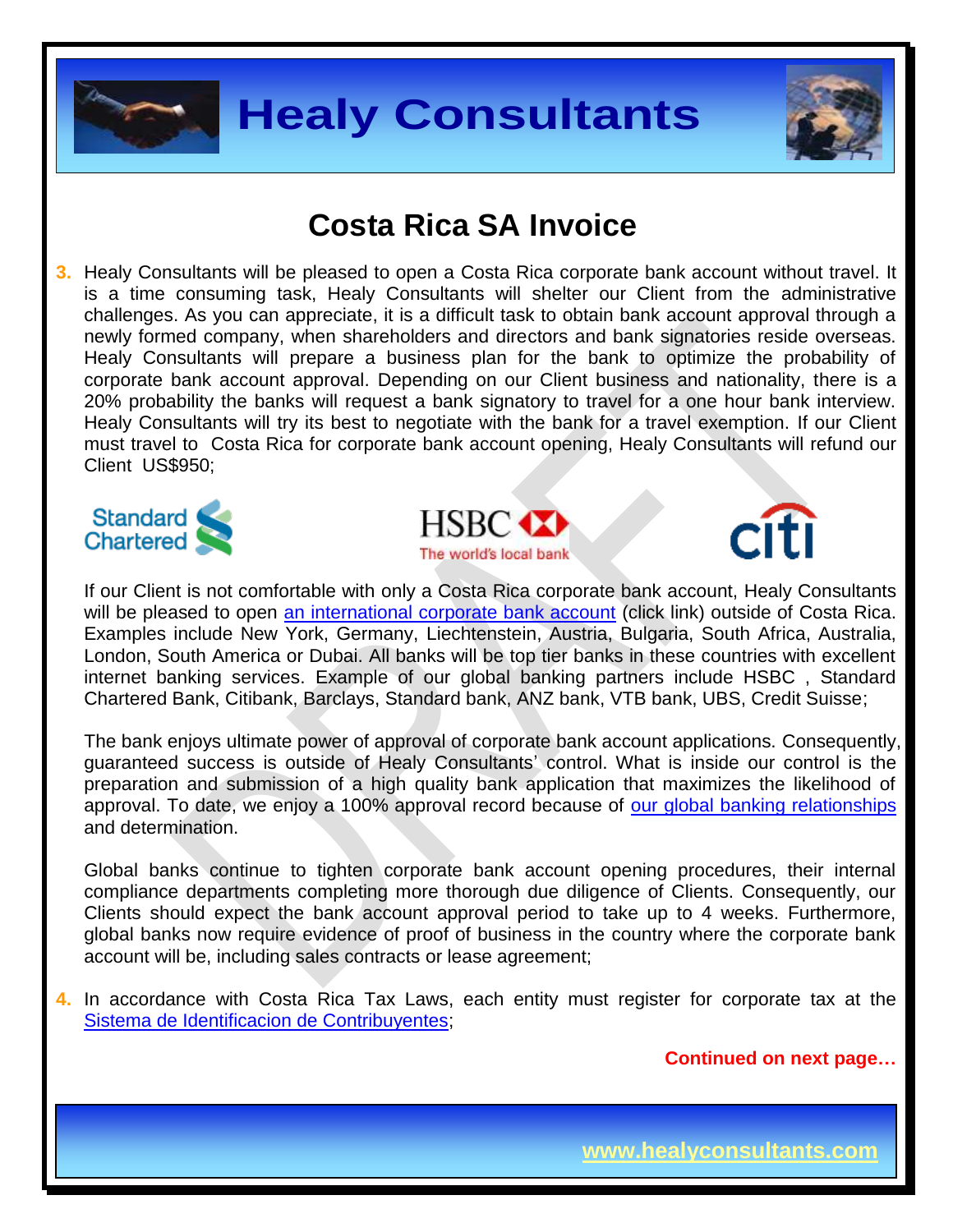



## **Costa Rica SA Invoice**

- **5.** This fee is an estimate of government costs payable during your Firm's engagement. For transparency purposes, all government fee payments will be supported by original receipts and invoices. Examples of government costs include **i)** reserving the company name, **ii)** draft and notarize public deeds of incorporation before the Mercantile Section of the Public Registry **iii)** pay the stamp duties, **iv)** register for labor risk insurance with the national Insurance Institute, and **v)**  apply for sanitary permit. Following engagement completion, Healy Consultants will refund our Client any excess of funds received over actual Government costs paid;
- **6.** For an active trading company, these **[accounting and](http://www.healyconsultants.com/costa-rica-company-registration/accounting-legal/) tax** fees are an estimate of Healy Consultants fees to efficiently and effectively discharge your annual company accounting and tax obligations. Following receipt of a set of draft accounting numbers from your company, Healy Consultants will more accurately advise accounting and tax fees. For a dormant company, Healy Consultants fees are only US\$950;



- **7.** All fees quoted in this invoice correspond to fees quoted [on Healy Consultants'](http://www.healyconsultants.com/company-registration-fees/) website. Please review this invoice carefully to identify errors. During the rush of the business day, it is possible that Healy Consultants inadvertently made fee calculation errors, typing errors or omitted services or omitted historic fee payments from Clients. In the unfortunate event you identify invoice errors, please revert to me directly re the same. I apologize in advance if I or my staff made invoice errors;
- **8.** Assuming our Clients re-engage Healy Consultants in year 2, this fee is an estimate of the fees payable next year, 12 months after the date of company registration;
- **9.** The fees quoted in this invoice are a prediction of the fees required to efficiently and effectively complete this engagement in a timely manner. If during the engagement Healy Consultants realizes that the project is more complex than anticipated, requiring a large additional investment of time, my Firm will revert to request additional fees. If Healy Consultants completes the engagement faster than expected and more easily than expected, Healy Consultants is happy to refund some fees to our Client;
- **10.**In accordance with Costa Rica Company Law, each SA requires a Board of Directors made up of **i)** President, **ii)** Treasurer and **iii)** Controller. A Controller must be a resident attorney or a registered agent. Healy Consultants will be pleased to assist to find an optimum agent for US\$1,950. The fees to the controller will be paid directly.

**Continued on next page…**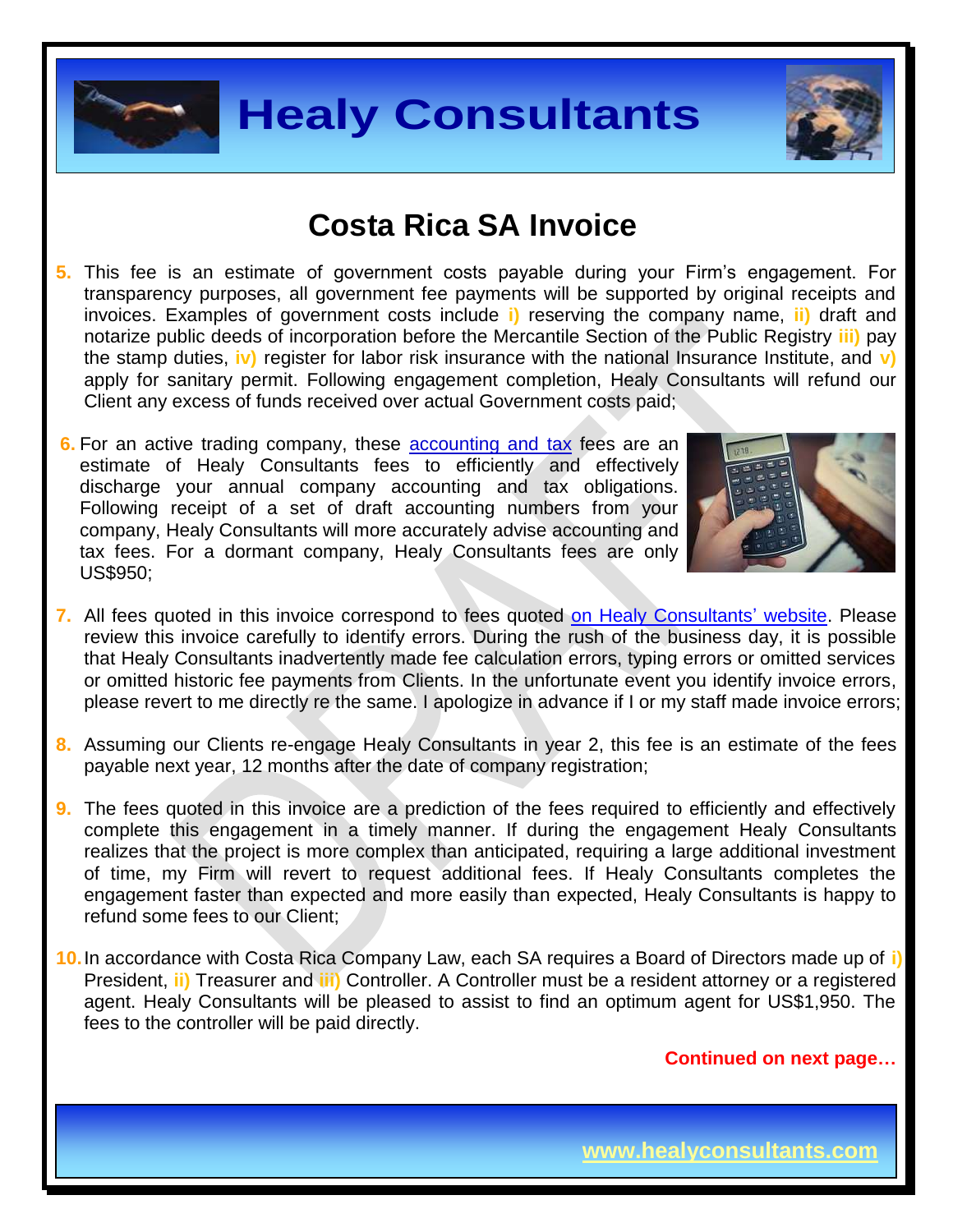



## **Costa Rica SA Invoice**

- **11.**In accordance with Costa Rica Company Law, there is no minimum share capital, but at least 25% of the chosen amount must be deposited to the company bank account during incorporation. Furthermore, the Costa Rican Government may request a higher share capital required depending on your exact business activity. To optimize engagement efficiency and minimize delays, Healy Consultants is happy to deposit these funds on behalf of our clients;
- 12. If our Client requires non-resident nominee shareholder and director services [\(click link\),](http://www.healyconsultants.com/corporate-outsourcing-services/nominee-shareholders-directors/) Healy Consultants will be pleased to assist. Our fee for professional, passive nominee non-resident corporate shareholder amounts to US\$2,100 per annum. Our fee to be both non-resident nominee director and shareholder amounts to US\$6,600 per annum. Being the sole shareholders and sole director of a Client's company exposes Healy Consultants to reputation, litigation and financial risk;
- **13.** If our Client and Healy Consultants properly plan this engagement, our Clients' will *not* have to travel during this engagement. Healy Consultants will efficiently and effectively and aggressively complete company registration and corporate bank account opening in a timely manner without our Client presence. Instead, our Client will need to **i)** sign and get documents legalized in the embassy in their country of origin and **ii)** courier the originals to Healy Consultants office;



- 14. If required, Healy Consultants will be pleased to assist your firm to secure employee [visa](http://www.healyconsultants.com/corporate-advisory-services/migration/) approvals. Our fee is US\$3,950 for the first employee, US\$2,950 for the second employee, US\$1,950 per employee thereafter. Our employee visa fees includes preparation of a quality visa application and submitting to the correct Government immigration officers. The Government enjoys ultimate power of approval of visa applications. Consequently, guaranteed success is outside of Healy Consultants' control. What is inside our control is the preparation and submission of a high quality immigration visa application that maximizes the likelihood of visa approval;
- **15.**Depending on our Client's business and nationality, the Costa Rican Government may require a special regulatory license to carry on your business in the country. Healy Consultants will assist our Client secure license approval; there may be additional engagement fees. However, the Government enjoys ultimate power of approval of company registrations and business licenses;
- **16.**Monthly, quarterly and mid-year Government tax obligations include monthly and quarterly payroll reporting, VAT and corporation tax return filing. If you need our help, Healy Consultants can

**Continued on next page…**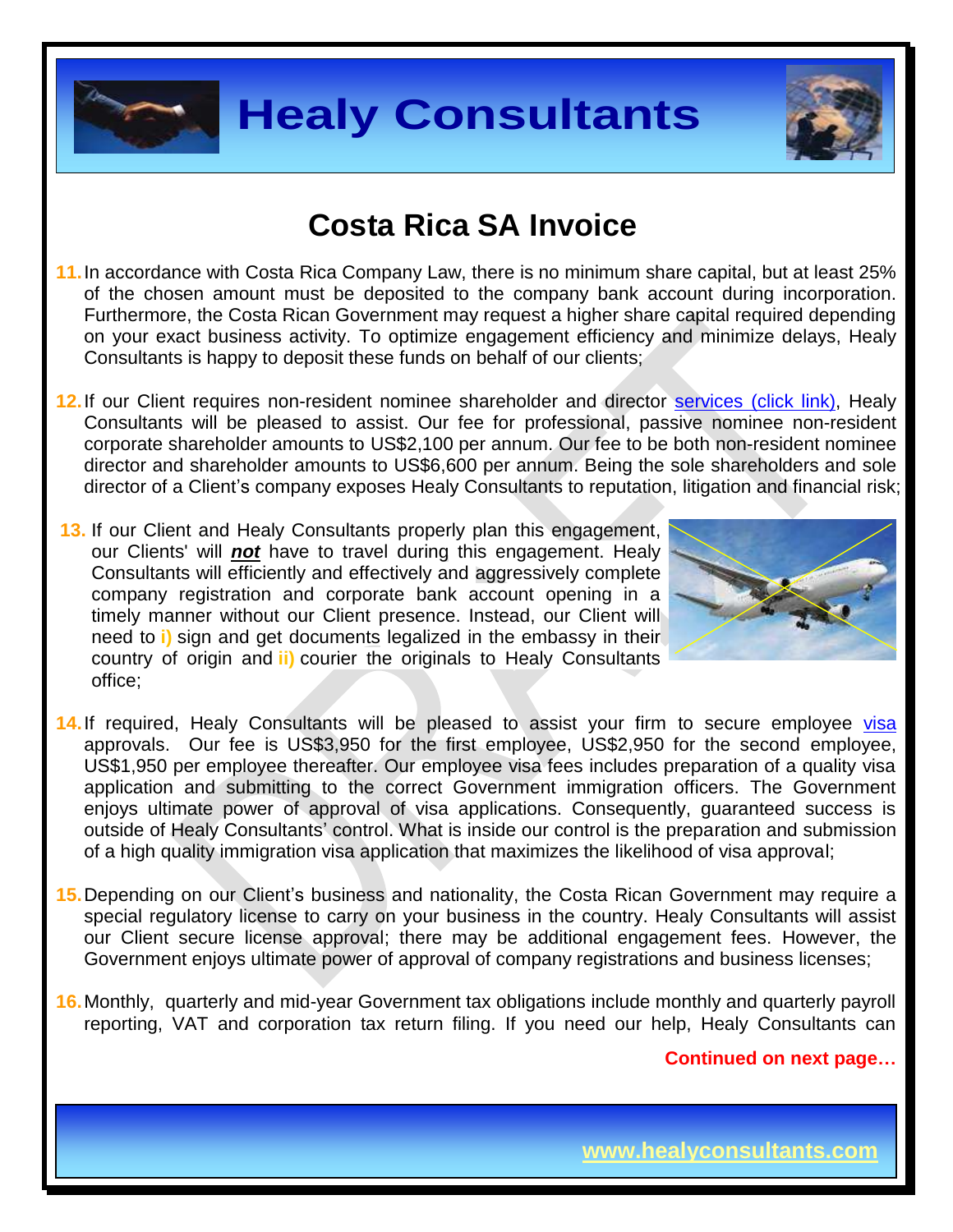



## **Costa Rica SA Invoice**

complete monthly Government reporting for a monthly fee of US\$860. Healy Consultants monthly support will include **i)** receive in dropbox the monthly invoices from our client **ii)** label monthly bank statement transactions **iii)** preparation and submission of VAT returns and **iv)** submission of monthly employee payroll reporting;

**17.**During the engagement, shareholders and directors' documents may need to be translated into the local language; before the Government and Bank approves company registration and corporate bank account opening respectively. Consequently, our Client should budget for possible additional translation and embassy attestation fees. Either our Client or Healy Consultants can complete this administrative task;

As always, Healy Consultants will negotiate with all third parties to eliminate or reduce additional engagement costs. For transparency purposes, all third party fee payments will be supported by original receipts and invoices. Examples of possible third party payments include **i)** embassy fees **ii)** notary public costs **iii)** official translator fees;

- **18.**It is important our Clients' are aware of their personal and corporate tax obligations in their country of residence and domicile. Let us know if you need Healy Consultants help to clarify your local and international annual tax reporting obligations;
- **19.**Some of our Clients' require an [immediate Costa Rica solution.](http://www.healyconsultants.com/turnkey-solutions/) With this strategy, within a week Healy Consultants can supply our Client **i)** an existing dormant Costa Rica company number and **ii)** an already approved Costa Rican corporate bank account number and **iii)** a business address. Turnkey solutions are attractive to those entrepreneurs who wish to immediately close a country deal, sign a contract or invoice a customer;
- **20.**To assist our Clients to minimize foreign exchange costs, we offer the payment in SG\$, Euro, Pounds or US\$. Kindly let me know in which currency your Firm prefers to settle our fees and I will send an updated invoice, thank you;
- 21. Engage Healy Consultants to [project manage](http://www.healyconsultants.com/project-manage-engagements/) business set up in every country on the planet. We are the best in the [world](http://www.healyconsultants.com/best-in-the-world/) at what we do, timely completing the  $A$  to  $Z$  of every country engagement;
- **22.** As stipulated on our **[business website](http://www.healyconsultants.com/)** and in section 3 of our engagement letter, Healy Consultants will only commence the engagement following **i)** settlement of our fees and **ii)** completion and signing of our legal engagement letter;

**Continued on next page…**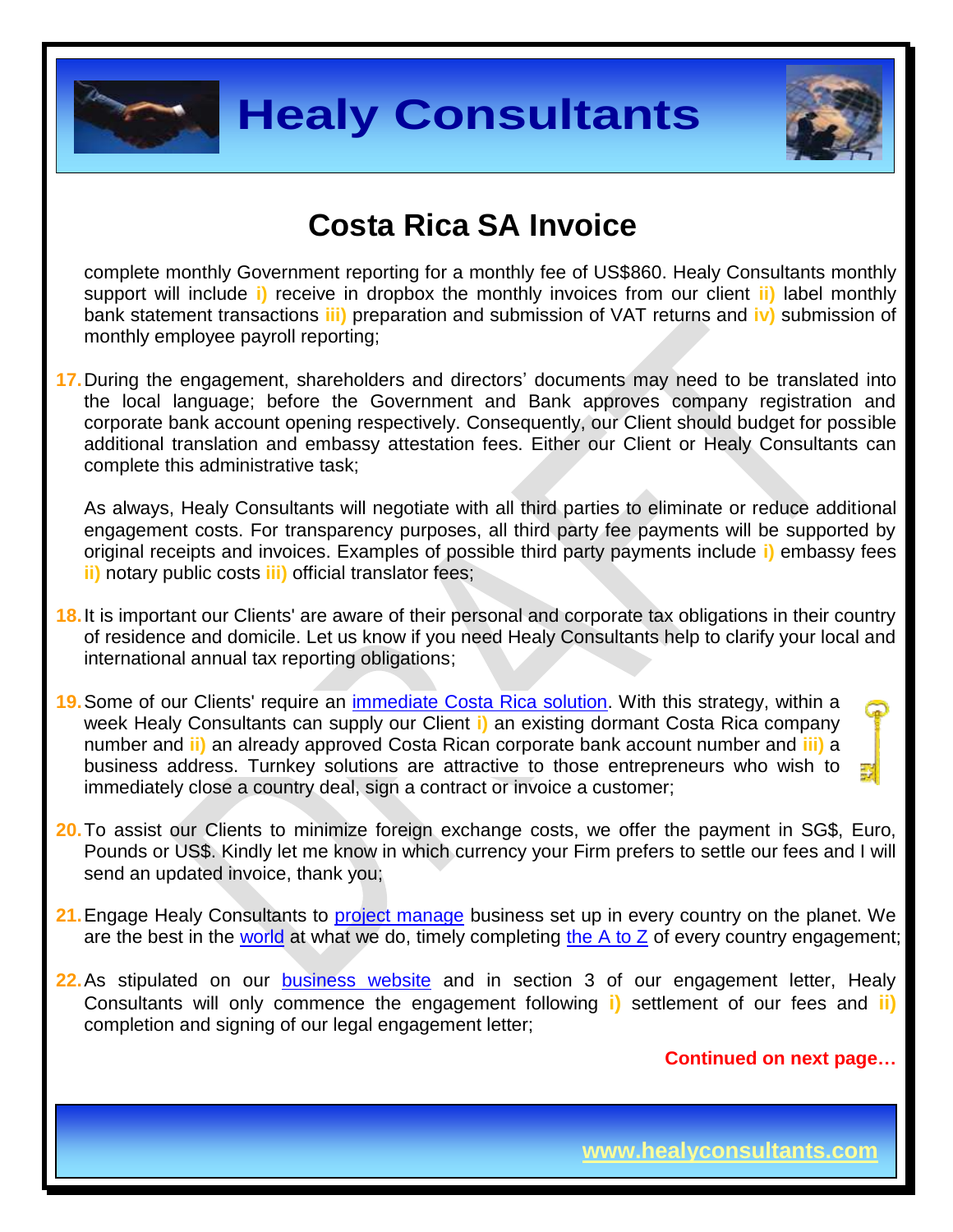



## **Costa Rica SA Invoice**

- **23.**Healy Consultants will only incorporate your company after 75% of [due diligence documentation](http://www.healyconsultants.com/due-diligence/) is received by email. Healy Consultants will only open a corporate bank account after 100% of the Client's original due diligence documentation is received by courier;
- **24.**During the annual renewal engagement with our Client, our in-house [Legal and Compliance](http://www.healyconsultants.com/about-us/key-personnel/cai-xin-profile/)  [Department \(click link\)](http://www.healyconsultants.com/about-us/key-personnel/cai-xin-profile/) reviews the quality and completeness of our Client file. Consequently, Healy Consultants may revert to our Client to ask for more up to date [due diligence documentation;](http://www.healyconsultants.com/due-diligence/)
- 25. Some of our Clients' engage Healy Consultants to [recruit \(click link\)](http://www.healyconsultants.com/corporate-outsourcing-services/how-we-help-our-clients-recruit-quality-employees/) local employees. We have a lot of experience in this area and we are quite skilled at securing quality candidates for our Clients';
- **26.**To efficiently and effectively complete your engagement in a timely manner, we recommend your Firm transfers these funds to Healy Consultants' corporate bank account. Thereafter, our Incorporation and Banking Team will aggressively advance your engagement, providing your Firm daily feedback as to engagement status. I would be grateful if you email us the bank transfer advice slip to enable my Accounting Department to accurately and timely identify bank receipts:



**Continued on next page…**